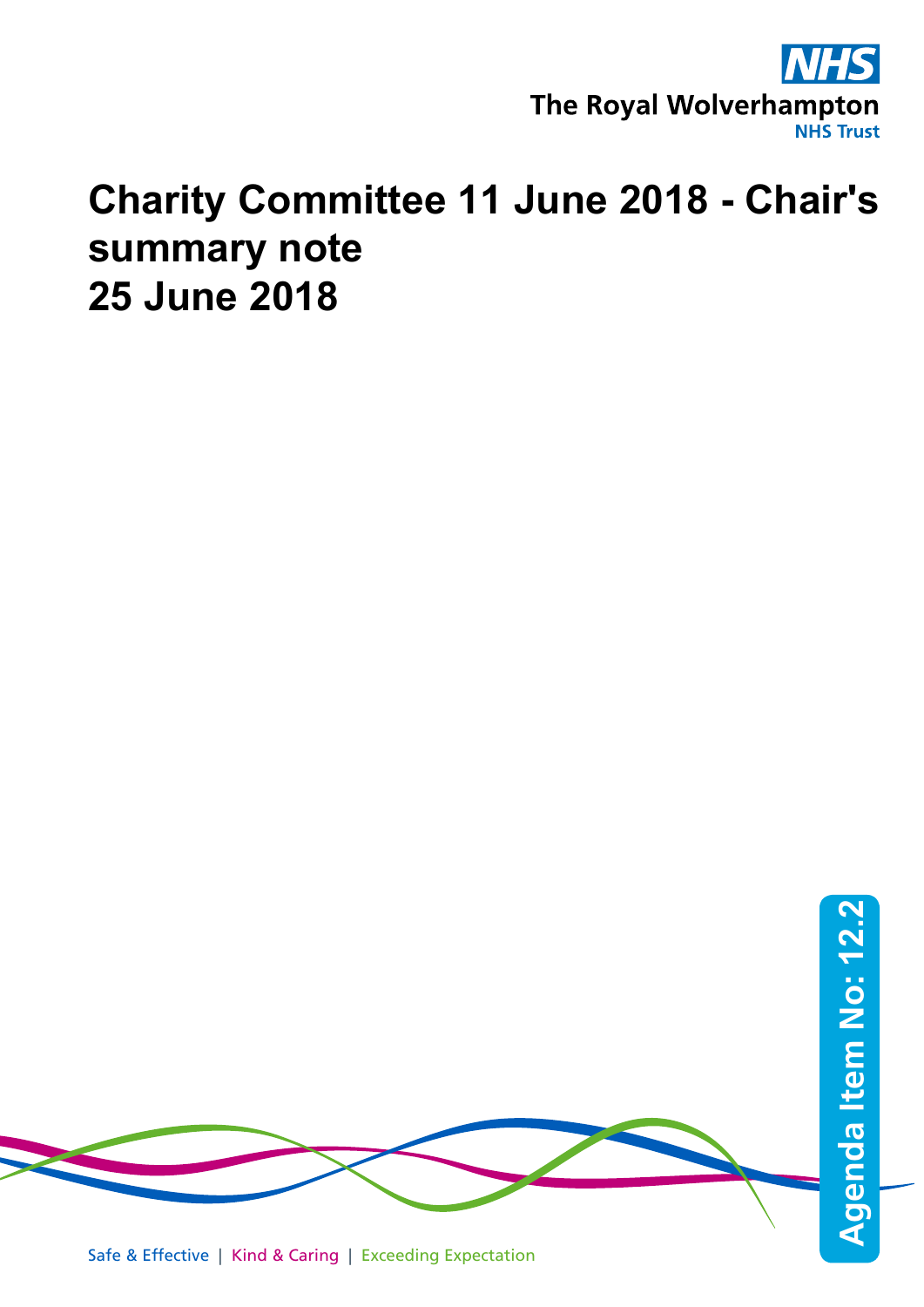**NHS** The Royal Wolverhampton

| <b>Trust Board Report</b>                                      |                                                                                                                                                                                                                                                                                                                                                                                            |  |  |  |  |  |
|----------------------------------------------------------------|--------------------------------------------------------------------------------------------------------------------------------------------------------------------------------------------------------------------------------------------------------------------------------------------------------------------------------------------------------------------------------------------|--|--|--|--|--|
| <b>Meeting Date:</b>                                           | Monday 25 <sup>th</sup> June 2018                                                                                                                                                                                                                                                                                                                                                          |  |  |  |  |  |
| Title:                                                         | Charity Committee 11 June 2018 - Chair's summary note                                                                                                                                                                                                                                                                                                                                      |  |  |  |  |  |
| <b>Executive</b><br><b>Summary:</b>                            | This report sets out the matters which the Charitable Funds Committee<br>discussed at its June meeting, in order to provide information and assurance<br>to the Trust Board.                                                                                                                                                                                                               |  |  |  |  |  |
| <b>Action</b><br><b>Requested:</b>                             | Receive and note the report.                                                                                                                                                                                                                                                                                                                                                               |  |  |  |  |  |
| For the attention<br>of the Board                              |                                                                                                                                                                                                                                                                                                                                                                                            |  |  |  |  |  |
| <b>Assure</b>                                                  | To receive assurance that the committee is exercising its functions<br>appropriately.                                                                                                                                                                                                                                                                                                      |  |  |  |  |  |
| <b>Author + Contact</b><br><b>Details:</b>                     | Sue Rawlings<br>Sue.rawlings1@nhs.net                                                                                                                                                                                                                                                                                                                                                      |  |  |  |  |  |
| <b>Links to Trust</b><br><b>Strategic</b><br><b>Objectives</b> | 1. Create a culture of compassion, safety and quality<br>2. To have an effective and well integrated local health and care system that<br>operates efficiently<br>3. Maintain financial health - Appropriate investment to patient services                                                                                                                                                |  |  |  |  |  |
| <b>Resource</b><br>Implications:                               | None                                                                                                                                                                                                                                                                                                                                                                                       |  |  |  |  |  |
| <b>CQC Domains</b>                                             | <b>Effective:</b> care, treatment and support achieves good outcomes, helping<br>people maintain quality of life and is based on the best available evidence.<br>Caring: staff involve and treat everyone with compassion, kindness, dignity<br>and respect.<br>Responsive: services are organised so that they meet people's needs.                                                       |  |  |  |  |  |
| <b>Equality and</b><br><b>Diversity Impact</b>                 | Not applicable                                                                                                                                                                                                                                                                                                                                                                             |  |  |  |  |  |
| <b>Risks: BAF/TRR</b>                                          | None                                                                                                                                                                                                                                                                                                                                                                                       |  |  |  |  |  |
| <b>Risk: Appetite</b>                                          | Low Risk                                                                                                                                                                                                                                                                                                                                                                                   |  |  |  |  |  |
| <b>Public or Private:</b>                                      | <b>Public Board</b>                                                                                                                                                                                                                                                                                                                                                                        |  |  |  |  |  |
| <b>Other formal</b><br>bodies involved:                        | None                                                                                                                                                                                                                                                                                                                                                                                       |  |  |  |  |  |
| <b>References</b>                                              |                                                                                                                                                                                                                                                                                                                                                                                            |  |  |  |  |  |
| <b>NHS</b><br><b>Constitution:</b>                             | In determining this matter, the Board should have regard to the Core<br>principles contained in the Constitution of:<br>Equality of treatment and access to services<br>High standards of excellence and professionalism<br>$\bullet$<br>Service user preferences<br>$\bullet$<br>Cross community working<br>٠<br><b>Best Value</b><br>Accountability through local influence and scrutiny |  |  |  |  |  |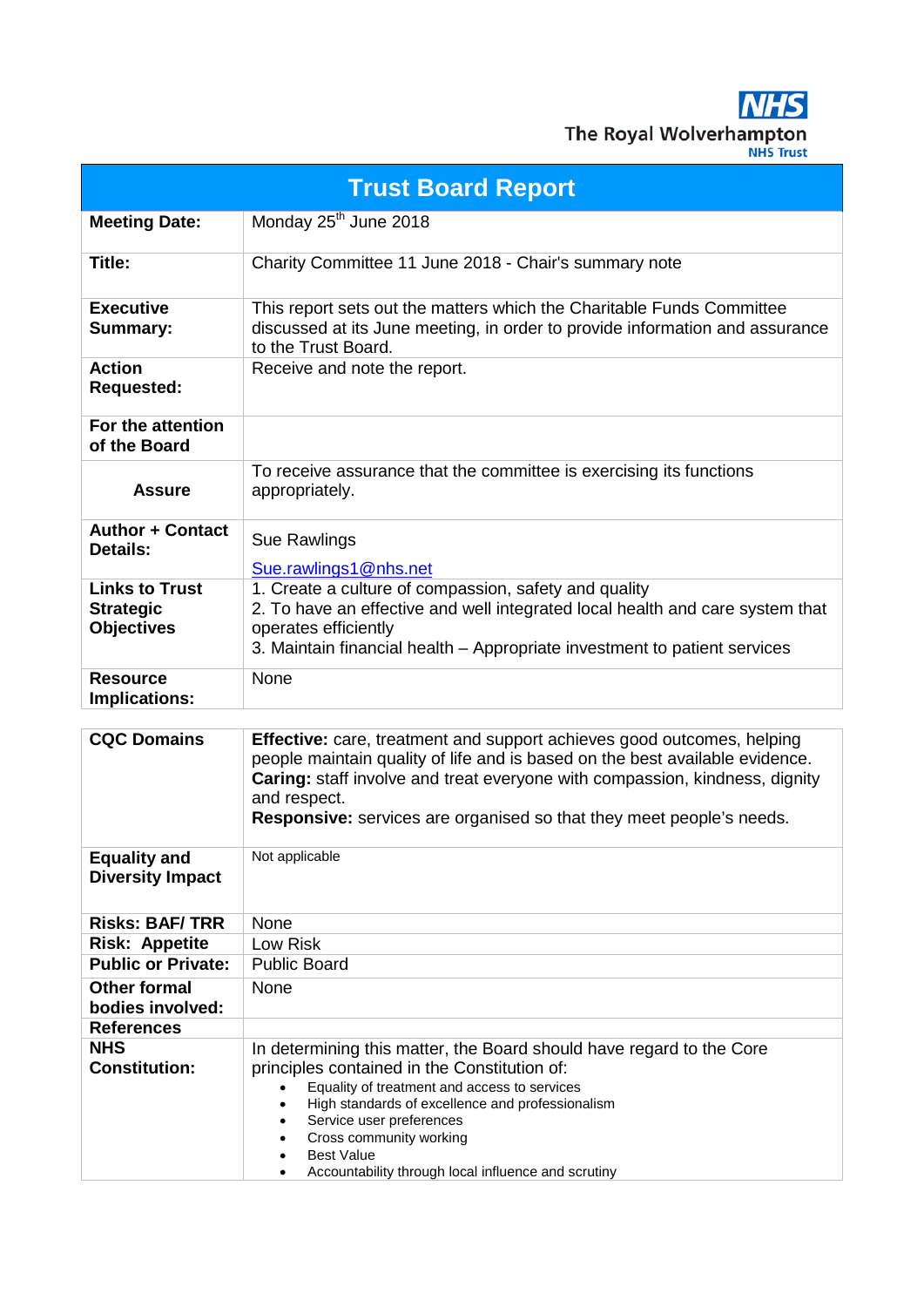## **OVERVIEW REPORT TO BOARD**

| The key headlines/issues and levels of assurance are set out below, and are graded as |                                                                                                             |  |  |  |  |  |
|---------------------------------------------------------------------------------------|-------------------------------------------------------------------------------------------------------------|--|--|--|--|--|
| follows:                                                                              |                                                                                                             |  |  |  |  |  |
| Assurance level*                                                                      | Colour to use in 'Assurance level*' column below                                                            |  |  |  |  |  |
| Assured                                                                               | Green – there are no gaps in assurance                                                                      |  |  |  |  |  |
| Partially assured                                                                     | Amber - there are gaps in assurance but we are assured                                                      |  |  |  |  |  |
|                                                                                       | appropriate action plans are in place to address these                                                      |  |  |  |  |  |
| Not assured                                                                           | Red - there are significant gaps in assurance and we are not                                                |  |  |  |  |  |
|                                                                                       | assured as to the adequacy of current action plans                                                          |  |  |  |  |  |
|                                                                                       | If red, commentary is needed in "Next Actions" to indicate what will move the matter to<br>"full assurance" |  |  |  |  |  |

| <b>Key issue</b>                                   | <b>Assurance</b><br>level* | <b>Committee update</b>                                                                                                                                                                                                                                                                                                     | <b>Next</b><br>action(s)                         | <b>Timescale</b> |
|----------------------------------------------------|----------------------------|-----------------------------------------------------------------------------------------------------------------------------------------------------------------------------------------------------------------------------------------------------------------------------------------------------------------------------|--------------------------------------------------|------------------|
| Received Business<br>Cases for approval            |                            | £13,480<br>Video Laryngoscope<br>- Approved.<br>55 Ipads to support the K2<br>Badgernet system £27,671<br>Not approved as not appropriate<br>charitable spend.<br>Staff Hydration Project £22,950<br>- Deferred subject to number of<br>questions/issues raised requiring<br>further information.                           | <b>Review</b><br>expenditur<br>e and<br>delivery | Ongoing          |
| <b>Update on Finance</b><br>Position               |                            | The following positions were<br>presented:<br>- Q4 position (closing balance of<br>£2.732m compared to opening<br>of £2.619m) for the year 2017/18<br>- M1 (closing balance of<br>£2.817m compared to opening<br>of £2.732m) position for<br>2018/19.                                                                       | Review                                           | Ongoing          |
| Investment<br><b>Managers Report</b>               |                            | Sarasin & Partners were in<br>attendance to detail<br>performance on investments to<br>date, market conditions and to<br>discuss the charity financial<br>objectives for the short and<br>medium term.<br>As at 31 <sup>st</sup> May 2018.<br>Short term investments:<br>£1,246,440<br>Long term investments:<br>£1,253,902 | Review                                           | Ongoing          |
| <b>Fundraising Co-</b><br><b>Ordinators Report</b> |                            | Included updates on:<br><b>Charity Hub</b><br>$\bullet$<br><b>RWT Lottery</b><br>$\bullet$<br><b>Fundraising Regulation</b><br>٠<br><b>General Data Processing</b><br>$\bullet$<br>Regulation                                                                                                                               | <b>Review</b>                                    | Ongoing          |